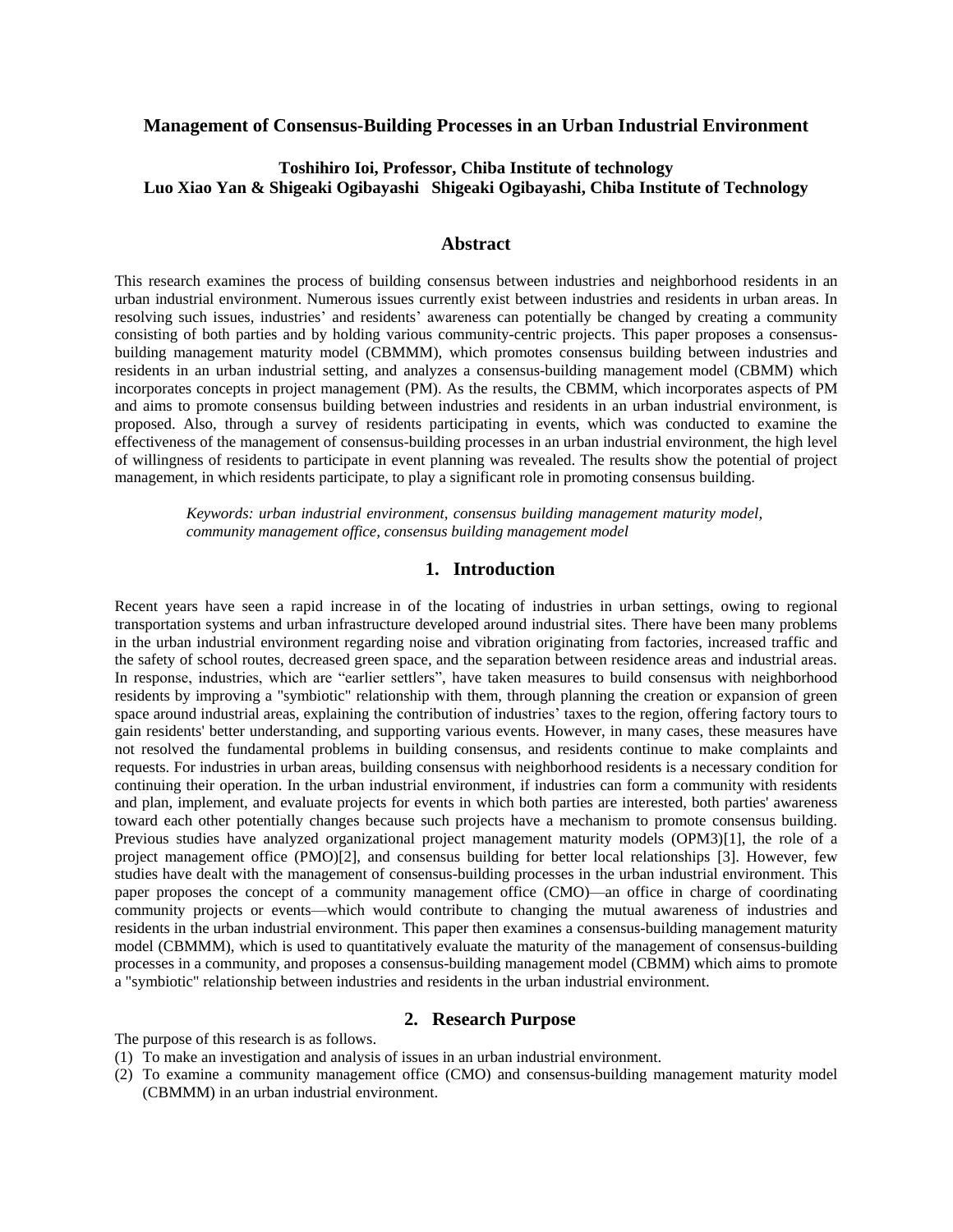(3) To propose a consensus-building management model (CBMM) which promotes consensus building between industries and residents in an urban industrial environment.

## **3. Current Problems Observed in an Urban Industrial Environment**

Industries in Yachiyo City in Chiba Prefecture were surveyed on problems [4] in an urban industrial environment. An examination of their responses made clear the following issues (see Figure 1). The opinions and requests from residents are categorized into "increased contacts", "prevention of noise", "road maintenance", "limitations on traffic", "reduced density of factory areas", "greener neighborhoods", and "others". Specifically, with respect to increased contacts, residents want explanations on waste disposal issues and government rules and regulations on industries, opportunities for factory tours, and housing sales information. In connection with noise issues, noise regulations for trucks are demanded. Regarding roads and traffic, residents complain of road damage caused by heavy vehicles and want traffic congestion reduced in industrial complexes. As to the density in an urban industrial environment and the "greening" of neighborhoods, the separation of residential areas from industrial areas and increased green spaces are requested, respectively. Other opinions include opposition to the opening of gambling facilities such as pachinko parlors. Also, 10% of the respondents mention noise and vibration, 10% mention the residence-industry separation, 5% the issue of green space, 5% the issue of roads, and more than 50% indicate the importance of resolving problems based on communication and collaborative work with neighborhood residents.



Figure 1 Current Situation in the Urban Industrial Environment

# **4. Management of Consensus-Building Processes in an Urban Industrial Environment**

#### **4.1 Community Management Office**

Managing a community efficiently requires examination of not only its definition and administration, but also the establishment of its concept and the design of its properties, foundation, and places for member interactions. This research proposes the setting up of a community management office (CMO) in an urban industrial environment. A CMO performs coordination and management functions in resolving various issues existing in a community in an urban industrial environment. In this research, the CMO has functions of a project management office (PMO) and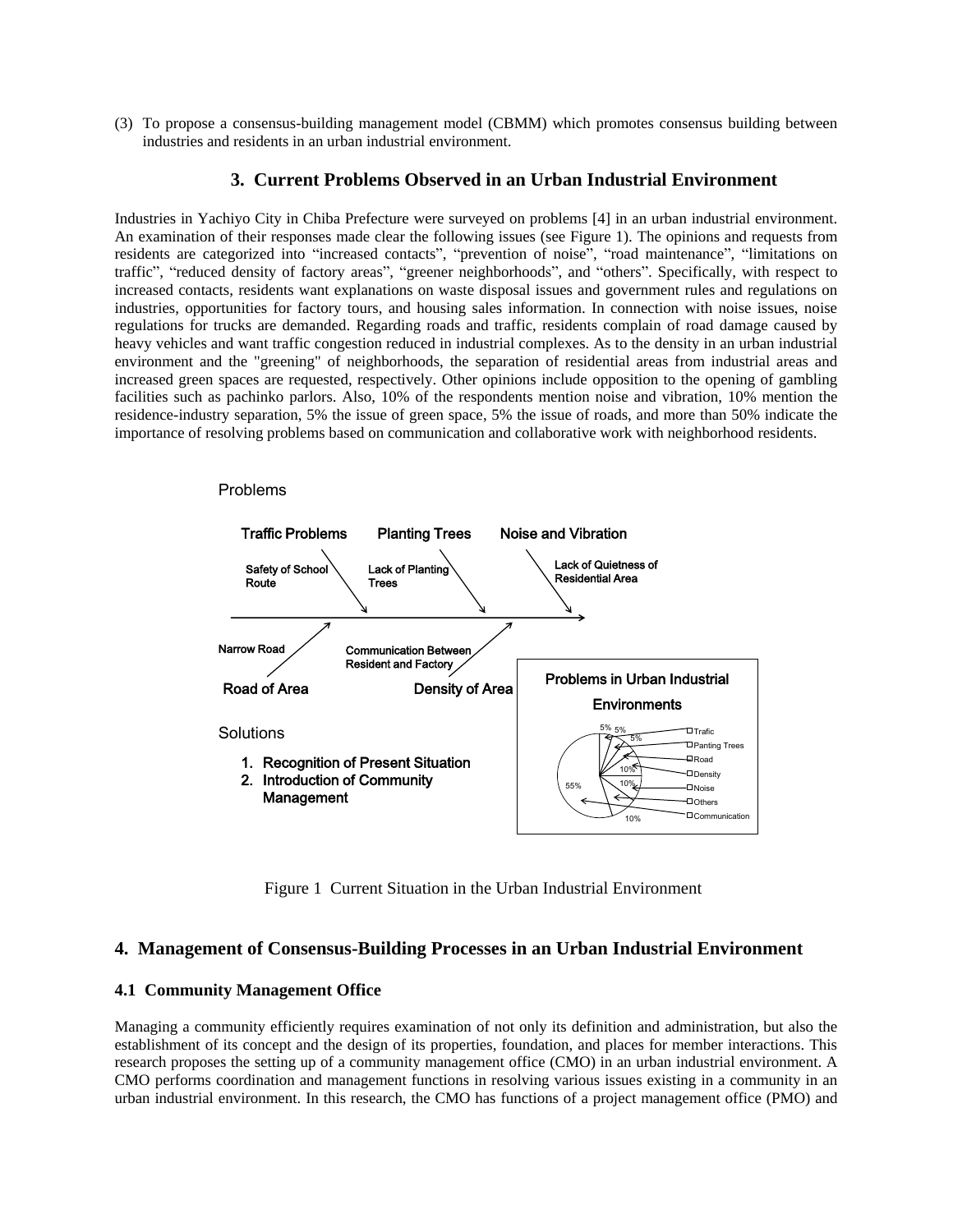aims especially at providing coordination and support for the smooth implementation of projects in a community. Therefore, the CMO potentially can provide coordination services for building consensus with residents, while improving the quality and effectiveness of project management in a community.

# **4.2 Consensus-Building Management Maturity Model (CBMMM)**

Based on the project management maturity model (PMMM), this research proposes a consensus-building management maturity model (CBMMM) for building consensus between industries and residents. Figure 2 shows the levels and the processes in the CBMMM in the context of the urban industrial environment. As a higher level in the CBMMM is attained through collaboration between industries and residents in a community, the degree of consensus built between the two parties in the community is expected to rise. The levels in the CBMMM are defined as follows.



Figure 2 Evaluation of Consensus Building by CBMMM & CMO

## Level 1 (Chaotic condition)

A consensus reached in an urban industrial environment is haphazard, leading to a chaotic condition. Various complaints are submitted from residents, but responses are made for only individual cases. Unresolved issues are left untouched, creating a state of disorder. Therefore, it is difficult to satisfy residents.

## Level 2 (Documented and repeated processes)

Documented processes are introduced to promote consensus building. Basic management procedures, which handle complaints, requests, and various events run jointly by industries and neighboring residents, are established. There are rules in place which are necessary for repeating consensus-building processes that were successful in the past or similar ones.

### Level 3 (Defined processes)

Processes for promoting and managing consensus building are defined and documented in a consistent manner. Such processes are unified by an organization established specially for an urban industrial environment.

Level 4 (Managed processes)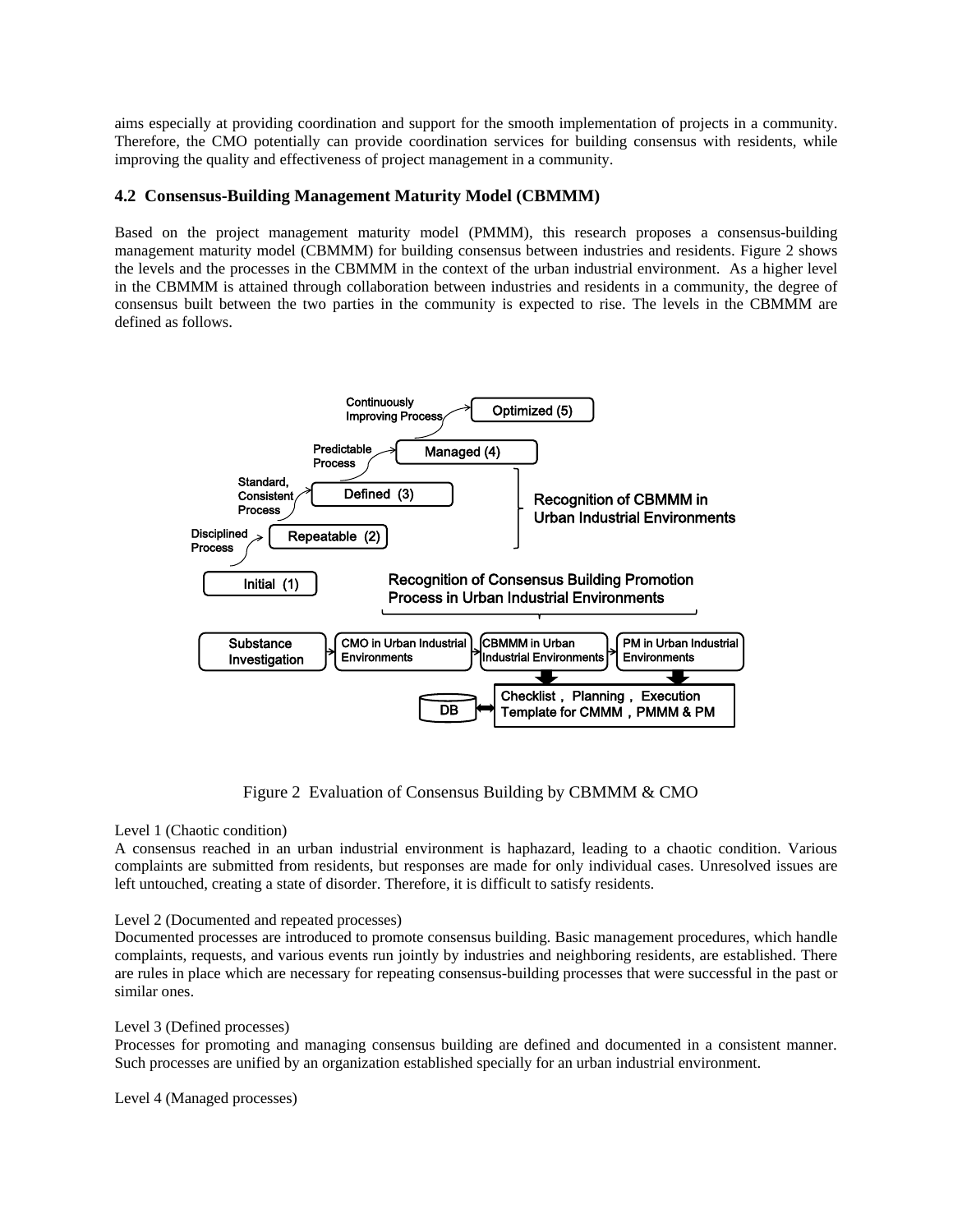Processes are quantitatively monitored through the collection of data associated with the project plan, detailed plans for evaluation standards, administrative methods, and evaluation methods. Processes for promoting consensus building are qualitatively and quantitatively understood and controlled.

#### Level 5 (Unified processes)

Due to quantitative feedback from consensus-building processes and trials based on innovative ideas and techniques, continual improvements on processes are feasible, and processes become unified. Residents sufficiently understand the contribution of industries to the region. Residents are satisfied with the condition of the region, and a consensus with residents is reached in an urban industrial setting.

## **4.3 Consensus-Building Management Model (CBMM)**

This paper proposes a consensus-building management model (CBMM) aimed at promoting consensus building between industries and residents in an urban industrial environment. Figure 3 shows the framework of CBMM to clarify the role of PM [5] in the consensus building process. The CBMM in the context of the urban industrial environment can be divided into six phases: the "resident awareness" phase, the phase in which consensus building with residents is pursued, the phase in which consensus building with residents is promoted, the phase with a community management organization, the community management evaluation phase, and the phase in which various types of consensus between industries and residents are unified. The "resident awareness" phase involves requests and complaints from residents as well as industries' contributions to residents' lives. In the phase in which consensus building with residents is promoted, a CMO plans and implements projects and events that encourage residents' participation. As changes in residents' awareness push the level in the CBMMM higher, further promotion of consensus building between industries and residents is expected.



Figure 3 Community Management Model in an Urban Industrial Environment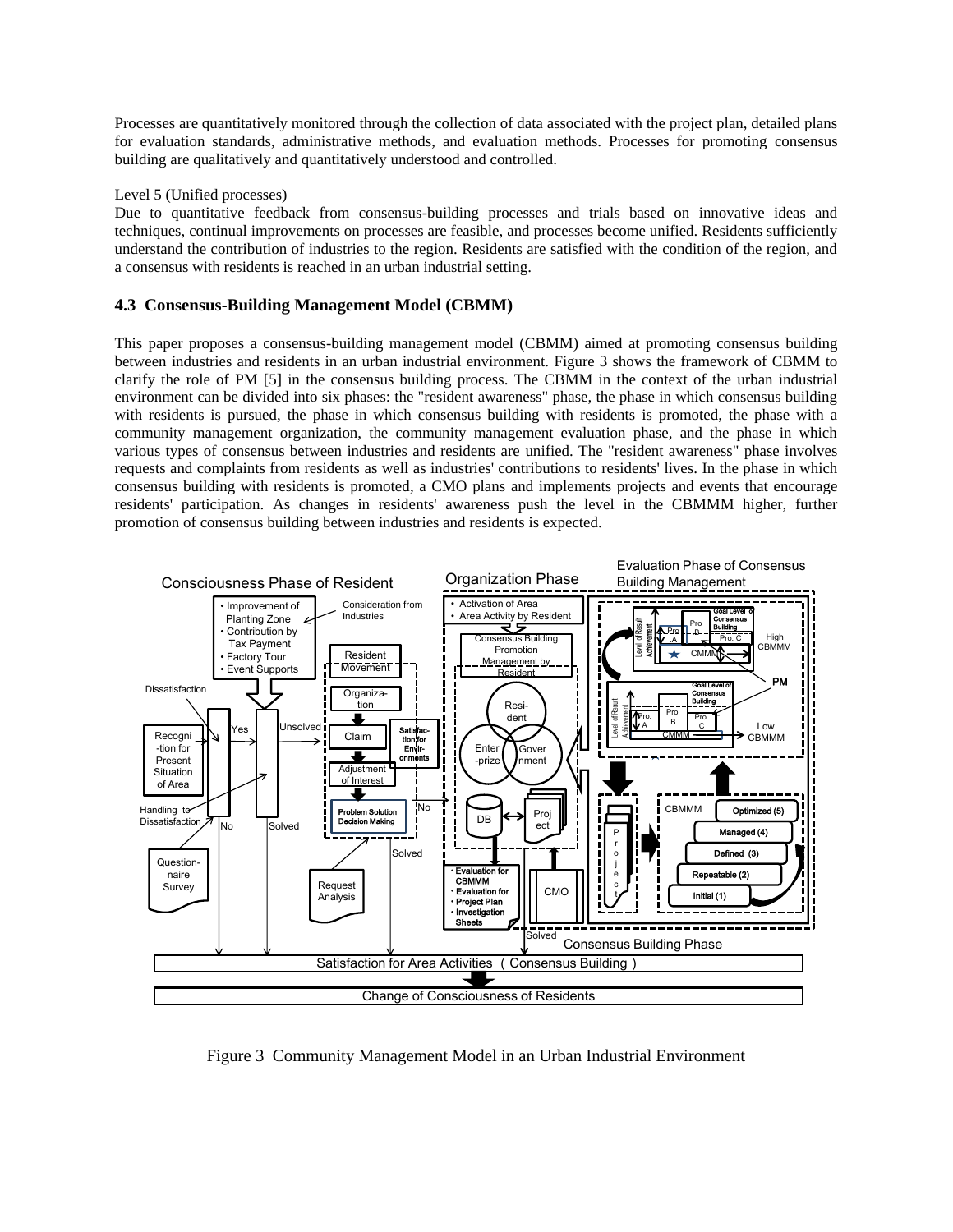# **5. Examination of the Management of Consensus-Building Processes**

Using a case from Yachiyo City, Chiba Prefecture, this paper examines the management of consensus-building processes in an urban industrial environment.

## **5.1 Community Management Office (CMO)**

In this research a CMO [6] was set up in the Yachiyo Chamber of Commerce and Industry, and its organization and functions have been previously examined and reported. The office is part of the chamber organization and can operate as a member of the Urban Industry Research Group. The office provides coordination services for requests and complaints from residents and various events in an urban industrial environment, but what distinguishes the office from others is its management and support for various community-led projects.

## **5.2 Consensus-Building Management Maturity Model (CBMMM)**

In order to evaluate the maturity of the management of consensus-building processes, evaluation standards are created, as shown in Table 1. The evaluation categories (and subcategories) include "consensus building with residents" ("consensus building process"), "problems" ("number of occurrences" and "characteristics"), "community", "events" ("time of planning", "preparation period", and "event day"), and "relevant organization" in an urban industrial environment. In addition, events are evaluated in terms of their budget, the number of people involved, communication, enjoyableness, integrity, event's future direction, and the degree of contribution to the region.

### Table 1 Evaluation Standard of Consensus Building Promotion Management Maturity Model

| Level                                              |                             | 2                                     | 3                                    | 4                                                                            | 5                                                                      |
|----------------------------------------------------|-----------------------------|---------------------------------------|--------------------------------------|------------------------------------------------------------------------------|------------------------------------------------------------------------|
| Consensus<br><b>Building</b>                       | Chaos                       | Repeatable<br>Process                 | <b>Defined Process</b>               | Managed<br>Process                                                           | Integrated<br>Process                                                  |
| Characteristics of<br>Consensus<br><b>Building</b> | No Solution is<br>Specified | Claim<br>Management is<br>Established | Low<br>Understanding<br>of Residents | Qualitative,<br>Quantitative<br>Response for<br>Consensus<br><b>Building</b> | Continuous<br>Feedback from<br>Residents,<br>Continuous<br>Improvement |
| Number of T<br>Troubles                            | More than 50                | $40 - 50$                             | $25 - 40$                            | $10 - 25$                                                                    | Less than 10                                                           |
| Response for<br>Trouble                            | Improvement by<br>Money     | Improvement by<br>Plan                | Long Run<br>Improvement              | No Long Run<br>Improvement                                                   | No Improvement                                                         |
| <b>Budget for</b><br>Events                        | Lack of Budget<br>(50 %)    | Lack of Budget<br>$(30 - 50 %)$       | Lack of Budget<br>(Less than 10%)    | In Budget<br>Approximately                                                   | In Budget                                                              |
| Number of Staff<br>for Events                      | Lack of Stuff<br>(50%)      | Lack of Stuff (30<br>$-50%$           | Lack of Stuff<br>(Less than 10%)     | Satisfying<br>Approximately                                                  | Satisfying                                                             |
| Communication<br>for Events                        | Low                         | Low - Medium                          | Medium                               | Medium - High                                                                | High                                                                   |

### Before and After Evaluation Items

The setting up of a CMO is the main element incorporated in the management of consensus-building processes. Traditionally, neighborhood associations in urban industrial environments have cooperated with relevant government agencies, held events, and handled complaints from residents. The main functions of the newly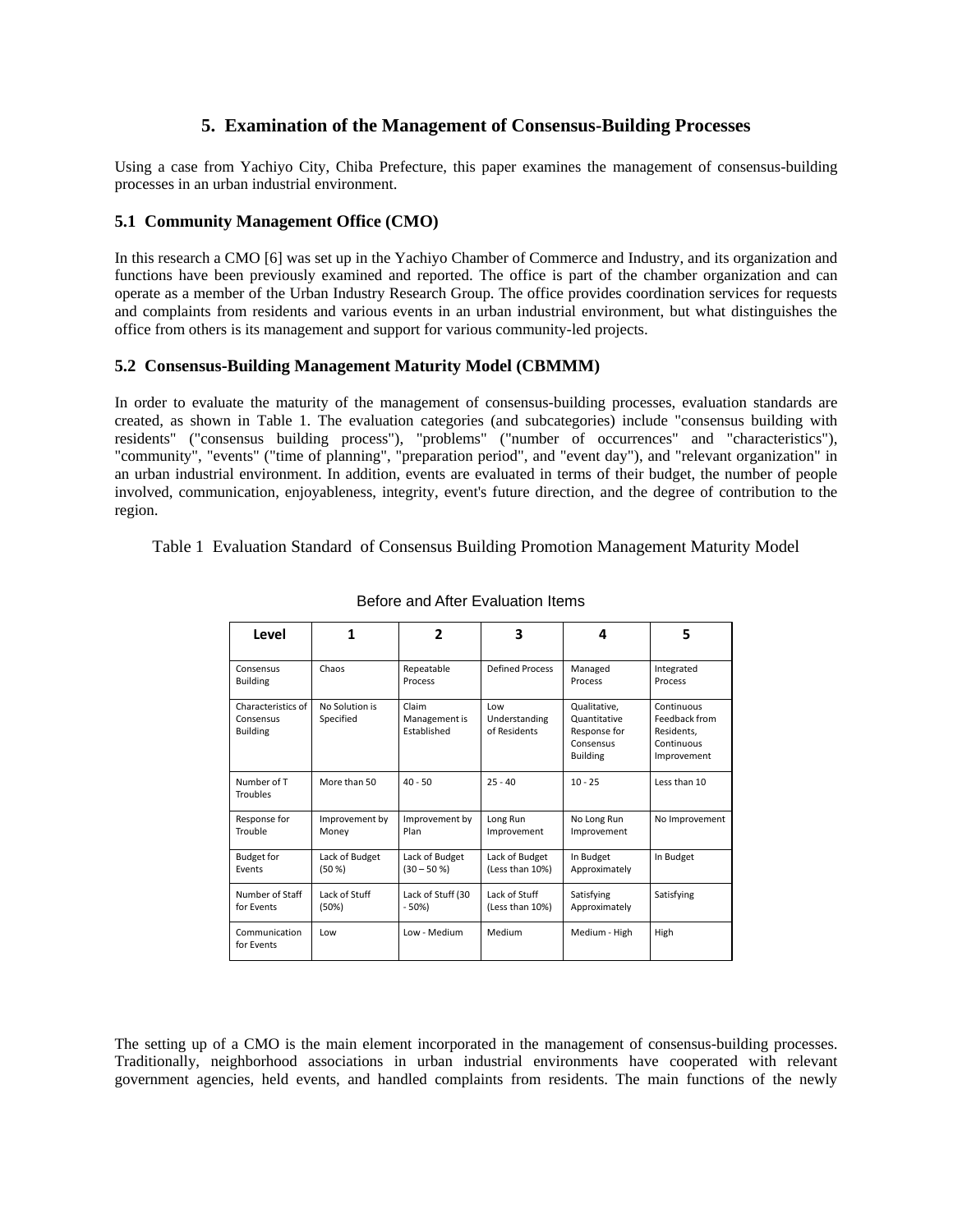established CMO include the preparation of documents for project management, which is planned and executed collaboratively by industries and residents.

In the examination of the urban industrial environment before the introduction of the management of consensusbuilding processes, only management activities for local events are considered because events in which both industries and residents could participate were held with support from government agencies. The associated CBMMM level is Level 3. Other categories are at Level 1, indicating that the maturity level of the management of consensus-building processes in the urban industrial environments was very low. After the introduction of the CBMM proposed in this research, a CMO was set up, its functions were clarified, procedures to handle troubles between industries and residents were established, community organizations in an urban industrial environment were clearly identified, and documents on planning and executing events, which are seen as projects, were prepared. As a result, the associated CBMMM level improved from Level 1 to Level 3.

### **5.3 Changes in Residents' Awareness**

Participants in local events were surveyed to examine residents' awareness regarding improved CBMMM levels and consensus building between industries and residents in the urban industrial environment targeted. Figures 4 show the results of the survey of residents who participated in events held in Yachiyo City and Funabashi City in



Figure 4 Survey Results for Residents Consciousness

Chiba Prefecture. As the figures show, a large proportion of the respondents want to participate in events as planning members rather than merely as attendants. Also, many residents are interested in events with environmental themes.

The survey results show the possibility of holding events with residents' participation in an urban industrial environment and observing an improved degree of consensus due to the awareness of industries and residents being changed through various events.